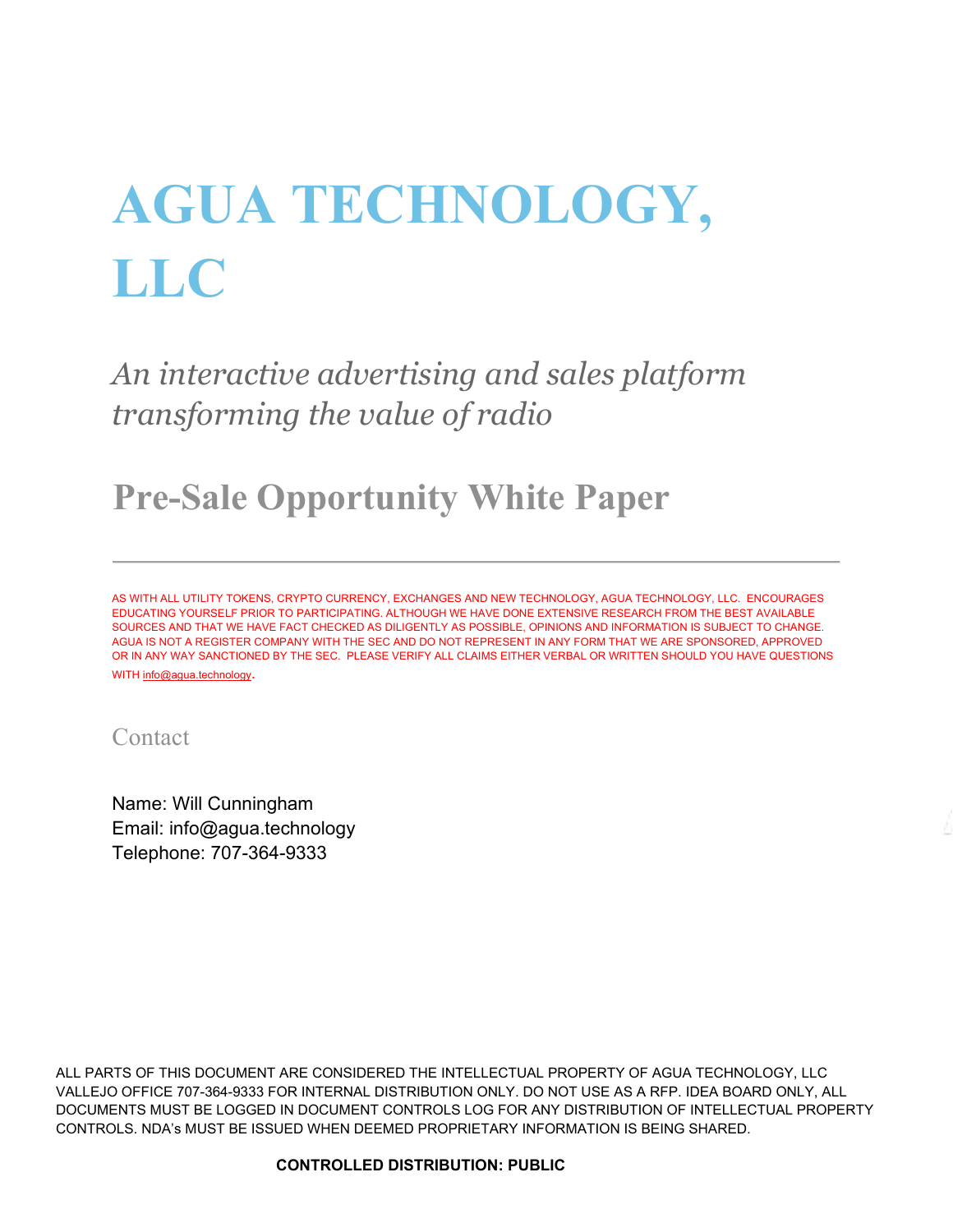#### Table of Contents

| <b>Opportunity White Paper</b>                                 | $\mathbf 1$    |
|----------------------------------------------------------------|----------------|
| <b>ABSTRACT</b>                                                | $\overline{4}$ |
| 1. Value Proposition                                           | 6              |
| 2. Introduction                                                | $\overline{7}$ |
| 3. Why Radio Needs Agua Technology                             | 8              |
| 4. Radio Operating Expenses vs Limited Sources of Revenue      | 9              |
| Radio Advertising and doing business on the Blockchain         | 10             |
| 5. Token Technology:                                           | 11             |
| Components                                                     | 12             |
| M.O.D. (Method of Distribution)                                | 14             |
| <b>6. Roadmap to Market</b>                                    | 14             |
| 7. Agua Technology "Wahwah" Competition                        | 15             |
| 8. Platforms for Product Rollout -- Message to Market pipeline | 15             |
| The Auto Industry                                              | 16             |
| The Music Industry                                             | 16             |
| The Radio Broadcasting Industry                                | 16             |
| Fin-Tech/Blockchain/Crypto                                     | 16             |
| 9. Easy On-Boarding Process                                    | 17             |
| 10. Agua Technology Enables New Players and Revenue Streams    | 17             |
|                                                                |                |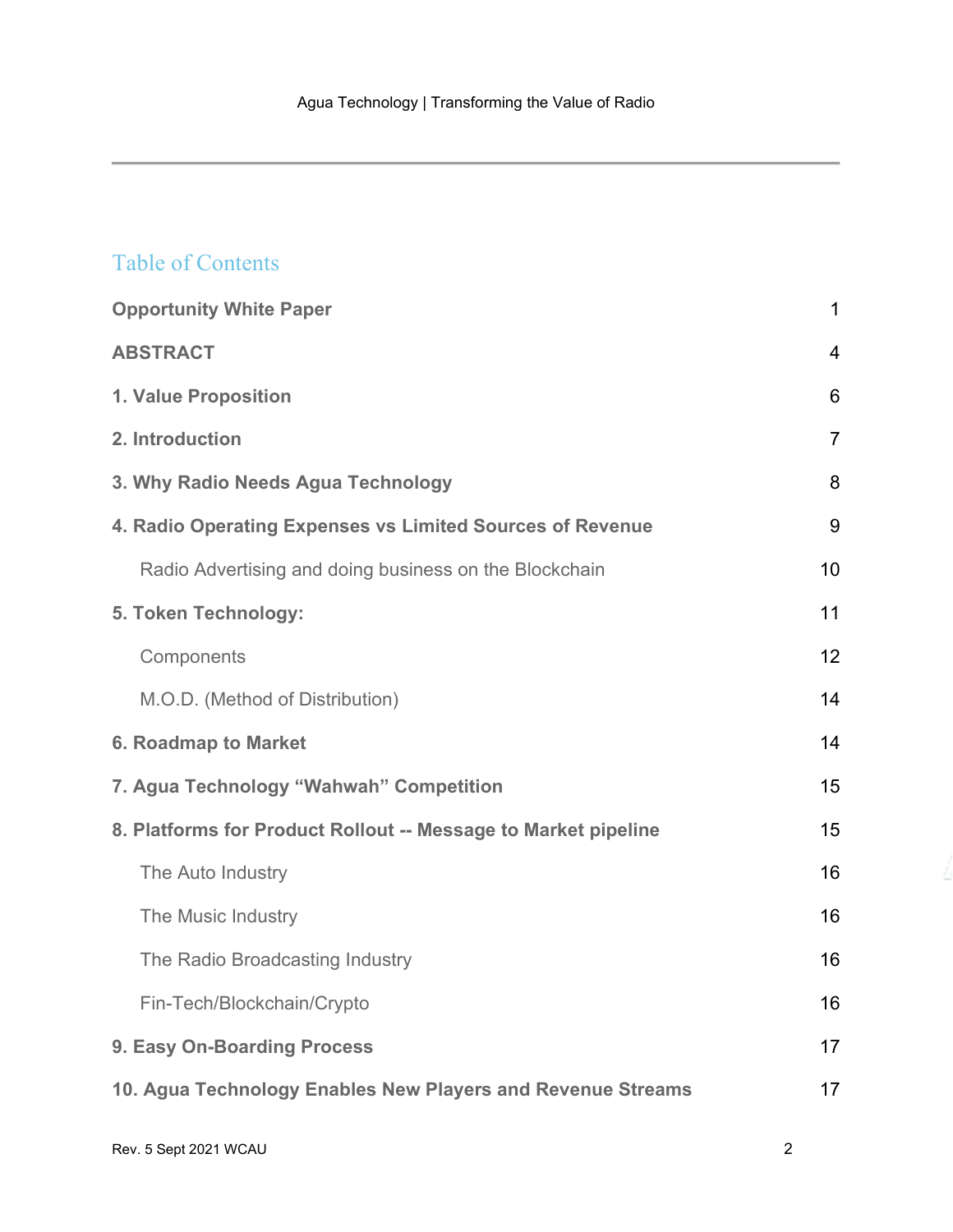| 11. Who We Are           | 18 |
|--------------------------|----|
| <b>Key Team Members</b>  | 18 |
| Advisors:                | 19 |
| <b>Development Team:</b> | 19 |
| <b>Token Developer:</b>  | 19 |
| 12. Token Launch         | 19 |
|                          |    |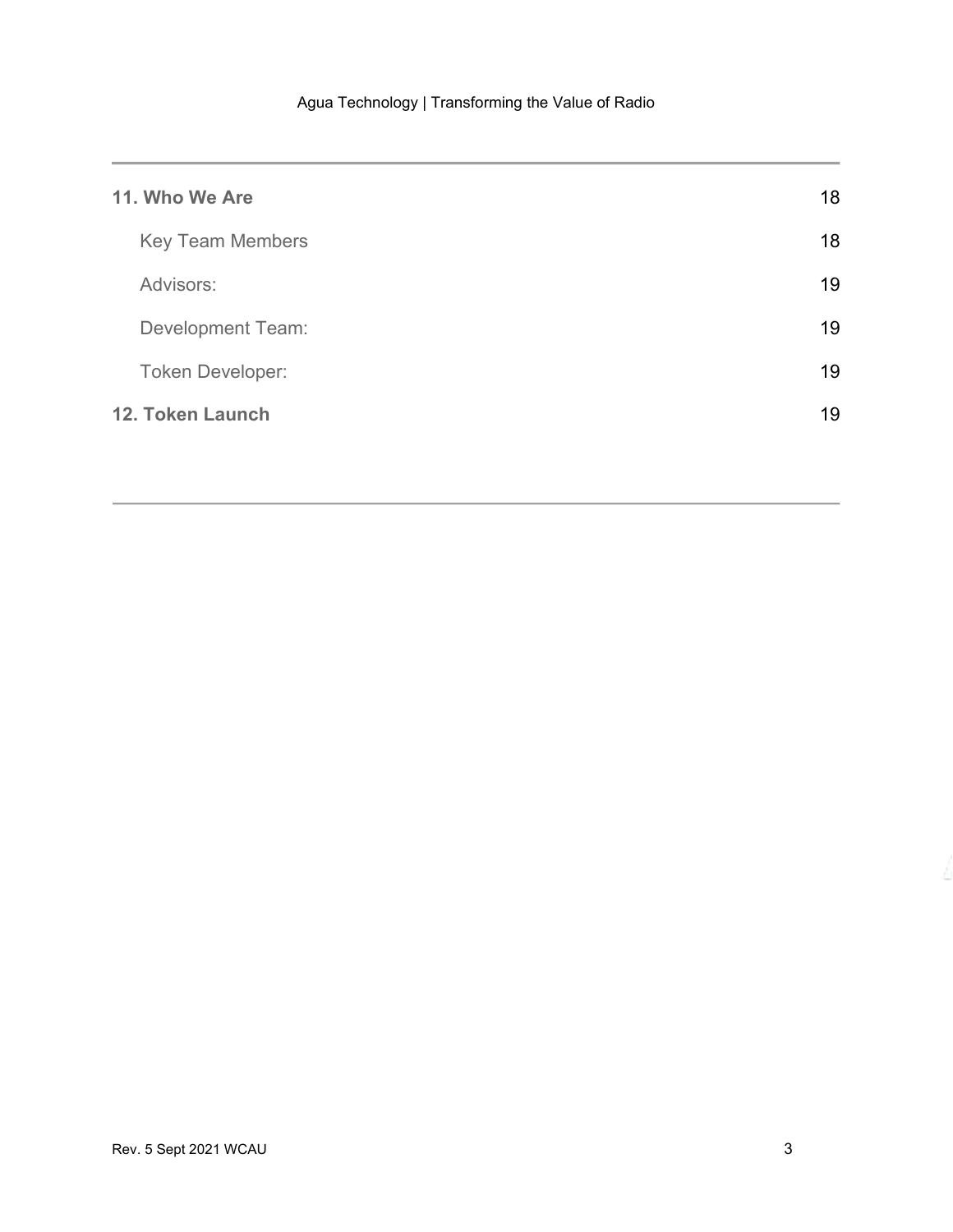### <span id="page-3-0"></span>**ABSTRACT**

Agua Technology is a suite of tools and ["Wahwah"](https://etherscan.io/token/0x0445174b6fa65df016ac975967148d257598ee9f) utility token (Ticker "WAH") created to transform the value of radio. We empower the listener with hands-free interactivity providing a robust voice-activated point-of-sale mechanism. This allows content creators and advertisers to reach their audience with immediately actionable offers and provide granular analytics in real time. This increases the agility of business to respond to user behavior, generates immediate sales, and creates true value for the user consumer.

The [utility token](https://blocklr.com/guides/utility-tokens/) incorporated into the [platform](https://www.educba.com/software-platforms/) allows all parties, speculators, consumers, advertisers and content creators to support Agua Technology, LLC and receive a reward of market valued ad space on the [platform](https://www.educba.com/software-platforms/) to do with what you wish, resale, trade, as the success and adoption of the technology grows so does the ad space.

Radio must innovate to thrive. Listeners cannot interact with radio content or offers in the ways they have come to expect. Advertisers and content creators want direct sales opportunities and access to user-behavior data.

Radio advertising is broken. The industry has failed to evolve as media technologies have proliferated. The top 2 American Radio stations (iHeartRadio and Cumulus) have both filed for Chapter [1](#page-3-1)1 Bankruptcy.<sup>1</sup> Advertisers are seeing diminished returns. Perennially unable to access important metrics about their advertising such as listen time, change, or sale conversion, advertisers are straying.

<span id="page-3-1"></span><sup>&</sup>lt;sup>1</sup> iHeart, Cumulus bankruptcies cloud radio-industry future, April 5, 2018 [Anthony Schoettle](https://www.ibj.com/authors/anthony-schoettle) Indianapolis Business Journal [https://www.ibj.com/articles/68255-iheart-cumulus-bankruptcies](https://www.ibj.com/articles/68255-iheart-cumulus-bankruptcies-cloud-radio-industry-future)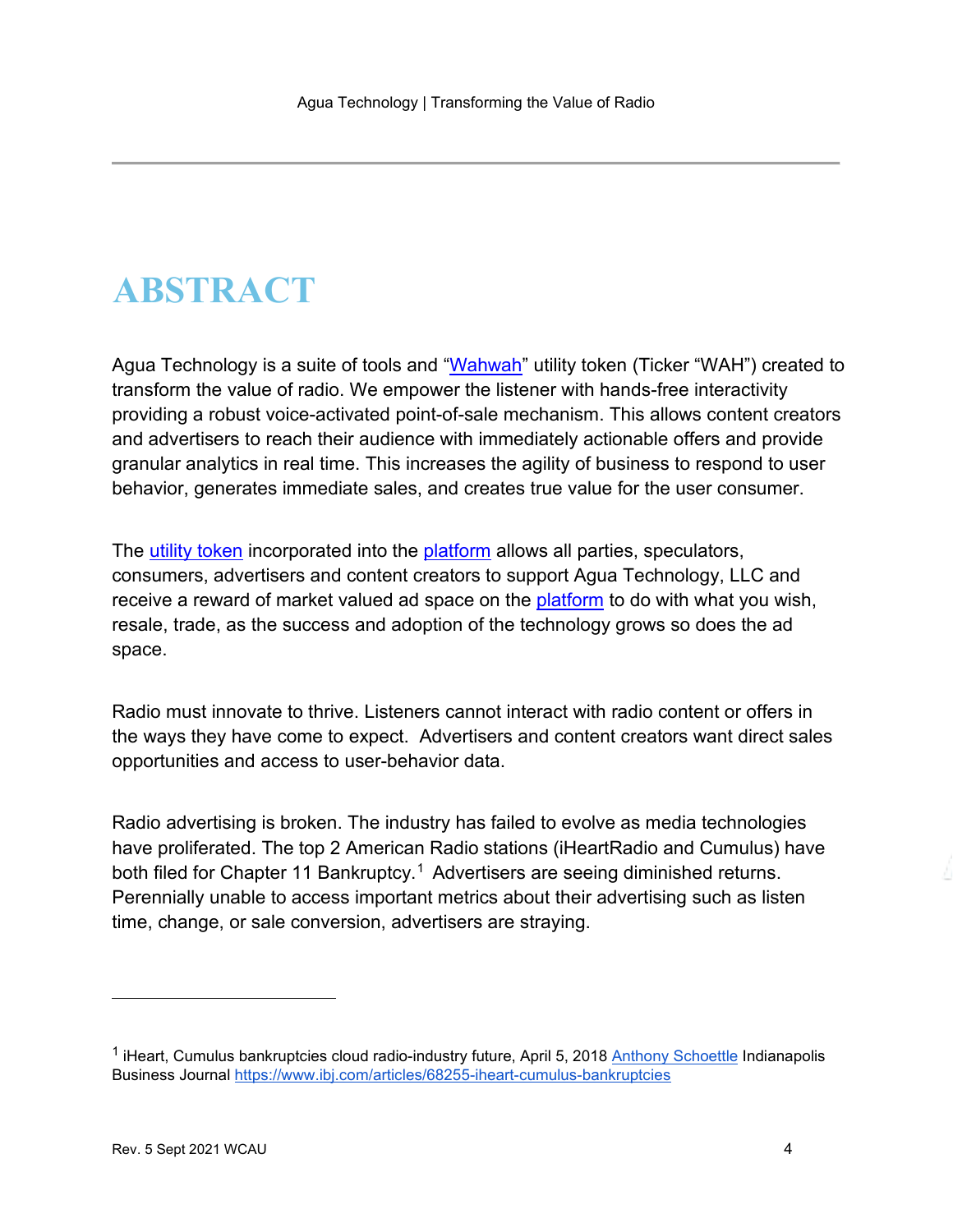Radio ad revenue has remained consistent in the United States at around 17 billion dollars a year, 4[2](#page-4-0) billion dollars globally.<sup>2</sup> Yet online advertising continues to grow exponentially. Seemingly pandemic proof, even in 2020, social media advertising revenues realized 16.3% year-over-year growth.[3](#page-4-1)

As you discover and realize the fact and reality that Agua Technology enables voice activated purchasing directly through advertisements in the **automobiles** [infotainment system,](https://www.einfochips.com/blog/everything-you-need-to-know-about-in-vehicle-infotainment-system/) you'll rapidly notice that our business model is centered on sharing profits earned from advertising premiums. This powerful new way to vocally purchase products goods and services through radio advertisements (and eventually all advertising) means that by creating 30-60 second long interactive capsules, made discoverable in smart cars via Agua's Advertising platform will give every business owner the same access an opportunities to instantly get their products in front of millions of consumers.

Radio is ready for a transformation. The change agent is Agua Technology

<span id="page-4-0"></span> $2$  90% of Car Commuters Are Listening to the Radio, Research Brief, Jack Loechner - April 25, 2016 Media Post [https://www.mediapost.com/publications/article/274139/90-of-car-commuters](https://www.mediapost.com/publications/article/274139/90-of-car-commuters-are-listening-to-the-radio.html)

<https://www.statista.com/statistics/272652/radio-advertising-revenue-in-the-us/>

<span id="page-4-1"></span><sup>&</sup>lt;sup>3</sup> IAB Releases Internet Advertising Revenue Report for 2020 Interactive Advertising Bureau Apr. 07, 2021 https://www.iab.com/news/iab-internet-advertising-revenue/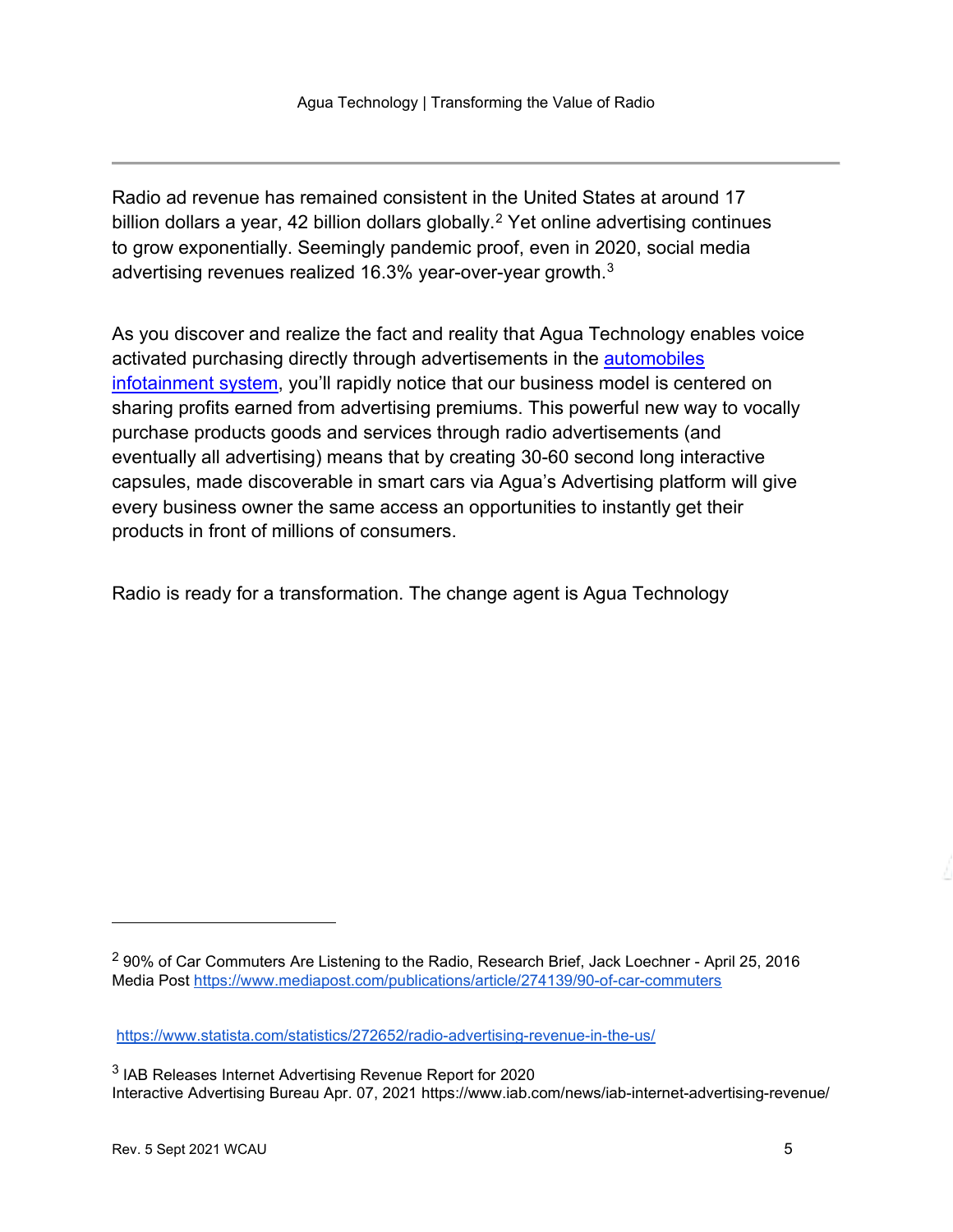### <span id="page-5-0"></span>**1. Value Proposition**

*In America, 92% of the population still listens to radio every week, approximately 272 million people. This is ahead of the 87% that consume television on a weekly basis and far beyond the 22% who listen to podcasts weekly.[4](#page-5-1)*

The potential to purchase in your car via touchscreen or voice command creates real-time data and real time opportunities. The backend technology for Agua's utility creates an "Internet of Radio Advertising" ecosystem.

By pairing the [platform](https://www.educba.com/software-platforms/) with its own [cryptocurrency](https://en.wikipedia.org/wiki/Cryptocurrency) Agua Technology allows creators, consumers and investors to have a stake in this convergence of technology and opportunity for growth.

All token owners will be the [digital landlords](https://www.fatrank.com/what-is-a-digital-landlord/#:%7E:text=A%20digital%20landlord%20is%20an%20individual%20who%20manages,companies%20wishing%20to%20showcase%20their%20services%20and%20products.) of this [ecosystem.](https://en.wikipedia.org/wiki/Business_ecosystem) Advertisers will effectively be leasing [digital real estate](https://www.digitalrealty.com/) from the token holders. ["wahwah"](https://etherscan.io/token/0x0445174b6fa65df016ac975967148d257598ee9f) owners will include radio stations, the auto industry, retail and real estate and more. Auto manufacturers gain a valuable distinguishing feature in the [smart car](https://en.wikipedia.org/wiki/Connected_car) experience.

Token will be able to real-time profit pool from [advertising premiums](https://en.wikipedia.org/wiki/Online_Advertising) represented by the tokens.

[White Label radio stations](https://en.wikipedia.org/wiki/White_label) provide and they can put your brand on it, record label, software as a record label.

Automotive grade **Linux GUI** open source can create products and services for

<span id="page-5-1"></span><sup>4</sup> Nielsen's Audio Today 2019 report, https://musicoomph.com/podcast-statistics/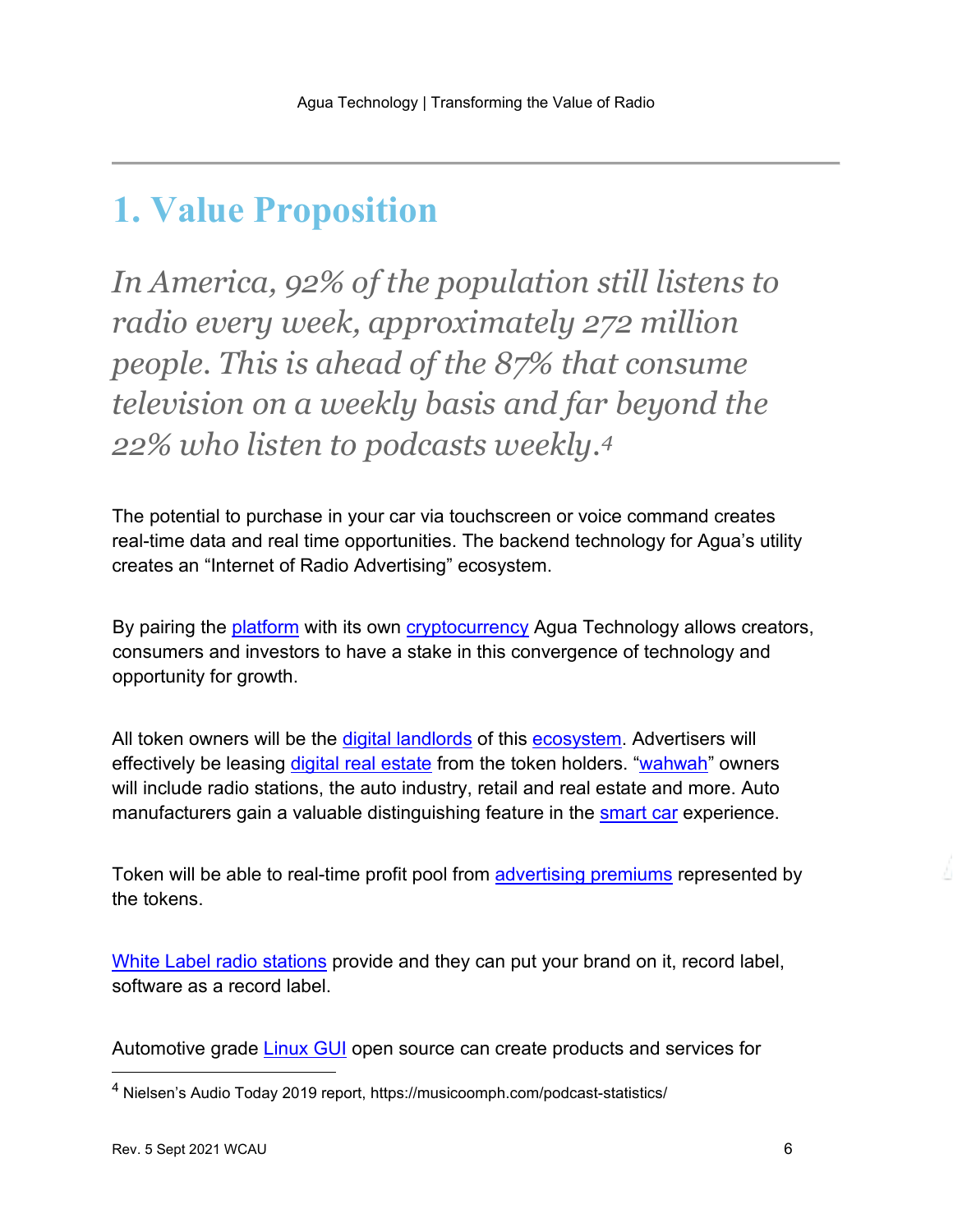mass distribution to vehicles,

# <span id="page-6-0"></span>**2. Introduction**

### *Agua Technology Disrupts Radio As Usual*

Nine out of 10 commuters listen to am fm radio in their car. Agua Technology allows drivers to curate content and advertising radio by voice command. Through proprietary software integrated into a [car's digital infotainment audio system](https://www.einfochips.com/blog/everything-you-need-to-know-about-in-vehicle-infotainment-system/) or through a cellphone based app listeners can make notations, purchase products or services, including the songs they hear.

How many times have you been driving, heard an ad and thought "I should write that down? With Agua Tech listeners can act on what they hear immediately, translating to sales and providing metrics about listener/user activity never before available, providing a pathway for lead generation, product and music sales and granular advertising [analytics at the point of discovery.](https://hbr.org/2013/03/advertising-analytics-20)

Content creators and artists can interact directly with consumers. Sellers and advertisers can respond to user behavior and gain immediate conversion. Radio stations can now quantify their advertising reach and validate the value they offer, creating an increase in the revenue potential of ad space and attracting new advertising dollars, even bidding wars for limited slots.

Artists, radio stations, the auto industry, and above all, the radio listener, win. Users purchase music or products on the **platform** with their or by redeeming [royalties](https://www.investopedia.com/terms/r/royalty.asp#:%7E:text=In%20most%20licensing%20agreements%2C%20royalty%20rates%20are%20defined,and%20innovation%20levels%20of%20the%20products%20in%20question.) they have earned. [Wahwah](https://etherscan.io/token/0x0445174b6fa65df016ac975967148d257598ee9f) token owners may be able to even earn royalties.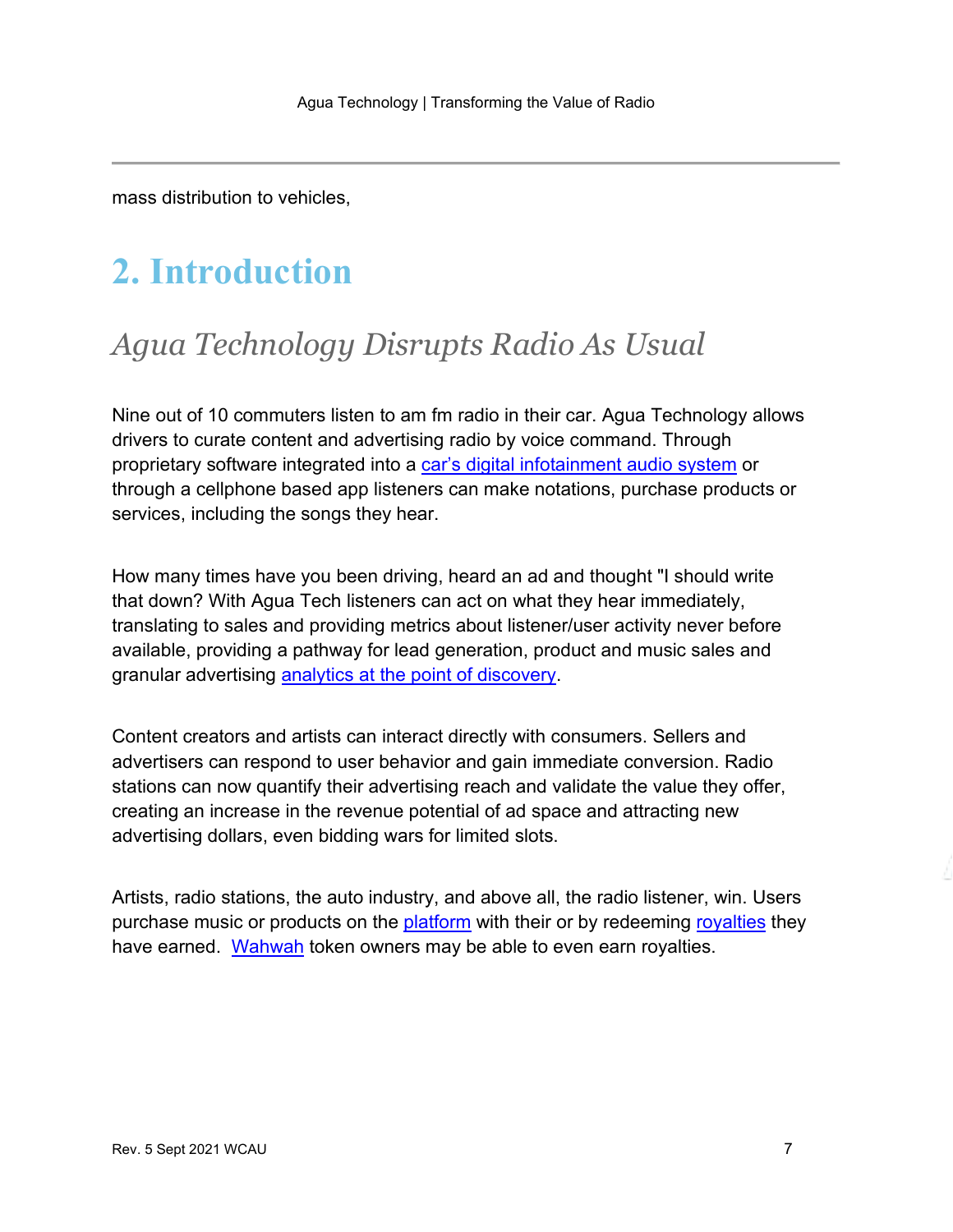# <span id="page-7-0"></span>**3. Radio is Dead**

### *Both consumers and advertisers expect more.*

The radio advertising landscape is troublesome. Perennial problems have been exacerbated in recent years by interactive advancements and user data available in other media.

- **Poor Data on Reach:** Radio advertising metrics are a gray area at best. Measuring the effectiveness of a radio ad is more theory and estimation then anything concrete or reliable contrasting starkly with the big data available in Internet-based media  $5$
- **Negative Image of Radio Ads or "Spots":** Radio spots are seen as an interruption, and notorious for repetitive or annoying stylistic elements to burn them into listener memory. The consumer often sees no value in radio advertising acting only to turn it down, turn it off or change the station.
- **The Debt:** The debt facing radio conglomerates such as iHeartRadio and Cumulus is insurmountable. They both have filed for chapter 11 bankruptcy and those are the success stories. In the years prior to those filings, other radio stations were swallowed up in acquisition, forced to sell for pennies on the dollar or to close their doors altogether.

The costs of running a radio station are numerous including real estate, permits, staff, royalties, paid content, and a lot more.

There is only one way for commercial radio stations to earn revenue: **advertisers.** 

<span id="page-7-1"></span><sup>5</sup> Why Nielsen Comes Up Short in Radio Measurement Dec 12, 2016 Inside Radio [http://www.insideradio.com/why-nielsen-comes-up-short-in-radio-measurement/article\\_5136c95e-c002-](http://www.insideradio.com/why-nielsen-comes-up-short-in-radio-measurement/article_5136c95e-c002-11e6-a72a-675bf13ae312.html) [11e6-a72a-675bf13ae312.html](http://www.insideradio.com/why-nielsen-comes-up-short-in-radio-measurement/article_5136c95e-c002-11e6-a72a-675bf13ae312.html)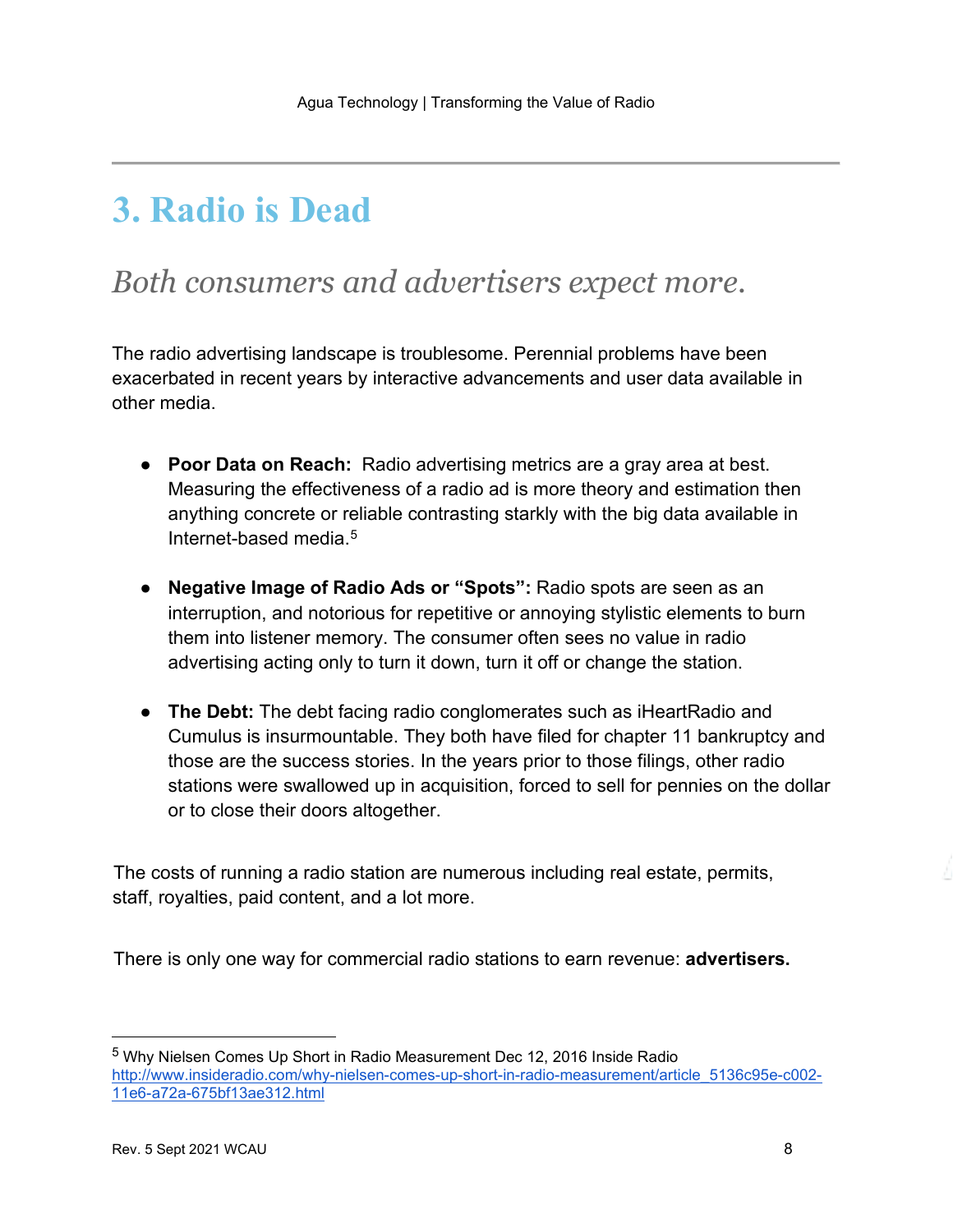That's it.

Some might include concert revenue for some radio stations, but they are almost always a money drain. Radio stations never make the money back after paying the artists, renting the venue and occupying ad space on in-house promotions, as opposed to a paying customer utilizing that same space for a profit.

And perhaps the biggest problem facing the radio broadcasting industry is **politics.** Only one question is needed to demonstrate this perfectly. How do you get your song played on the radio? Nobody really knows. It's a labyrinth of cronyism and relationships. Through 30 sec and interact artists in a new way, company anyone has access,

Enter AGUA radio stations are deprecated this is a disruptive technology, aggregator of content and create radio stations and unlimited amount of advertising can be sold. 10 minutes of advertising and hour, content, new artists, selecting content by behavior like Netflix or Advertising, audio book, Old fashioned like Lake Wobegon Days algorithms serve relevant content that is why people won't see the ads as ads. So specifically targeted that consumer will find them useful

# <span id="page-8-0"></span>**4. Radio Operating Expenses vs Limited Sources of Revenue**

### *[Radio advertising generates roughly 17 billion](https://www.forbes.com/sites/bradadgate/2020/10/09/measuring-the-effectiveness-of-radio-advertising-in-connected-cars/?sh=753296965fc7)  [dollars annually.](https://www.forbes.com/sites/bradadgate/2020/10/09/measuring-the-effectiveness-of-radio-advertising-in-connected-cars/?sh=753296965fc7)*

Companies usually purchase radio ad space out of inertia or based on a historical formula. In other words, so much of the advertising budget goes to print ads, billboards, radio spots, all the way up to pay per click. The trouble with radio advertising is the businesses doing the advertising never knows which part of the ad is working. They also won't know if the ad is ineffective until the campaign is over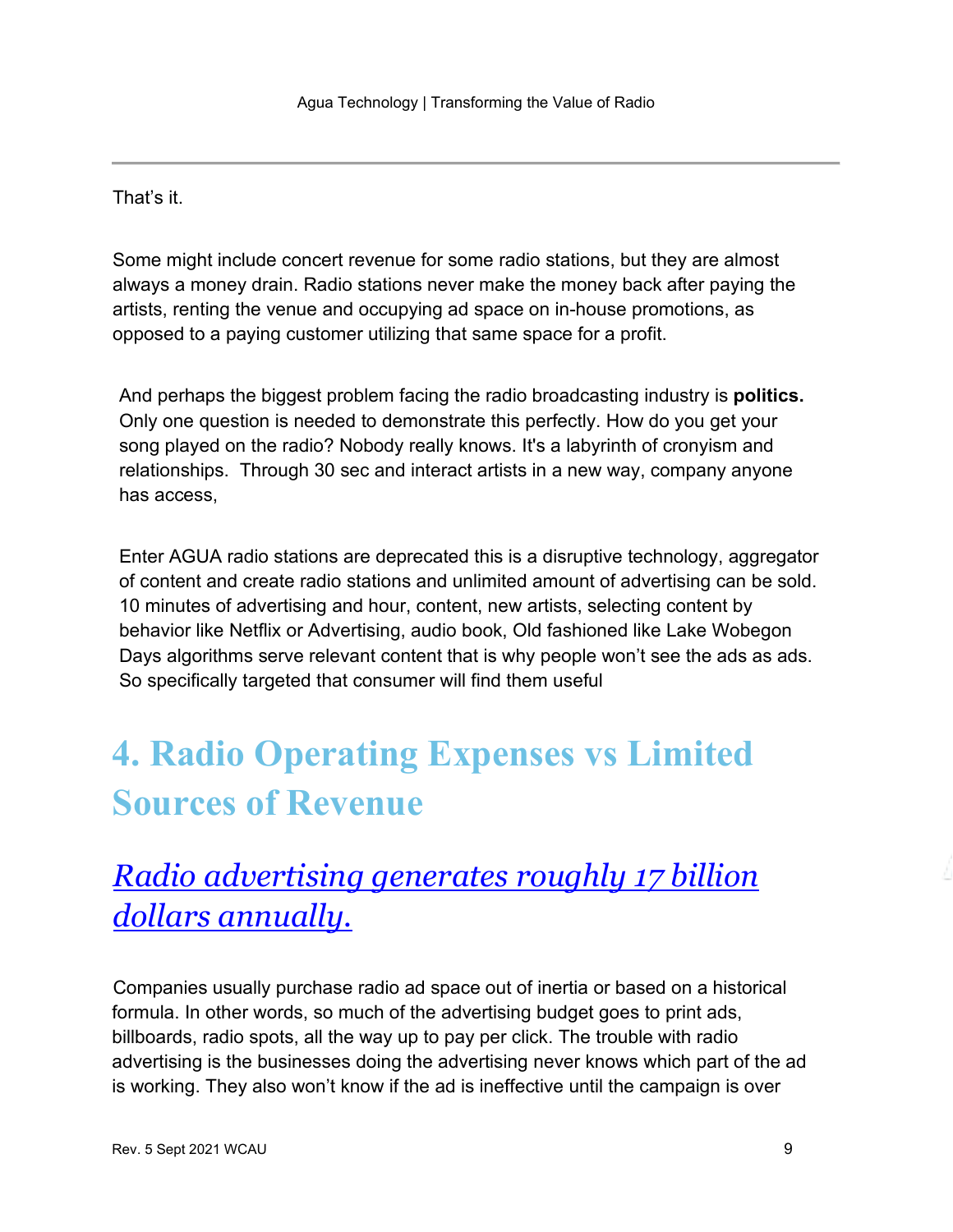and done with.

The backend technology powering Agua Technology's utility token (["Wahwah"](https://etherscan.io/token/0x0445174b6fa65df016ac975967148d257598ee9f)) will create opportunities for advertisers to generate leads and sales upon consumers discovering their ads. The leads are tallied through the [bookmarking protocol.](https://en.wikipedia.org/wiki/Social_bookmarking) Sales are also converted while the ad is playing so therefore the price of advertising on radio is set to dramatically increase. The premiums reflect the increase in value of the in-car advertising experience. Token holders are literally creating new ad space. [Ad space](https://www.marketingterms.com/dictionary/ad_space/) that is dynamic, productive, and valuable as it improves the bottom line of businesses in real time. The real question is if the radio industry has been generating on average 17 billion dollars yearly, then how much can we expect that figure to increase with the new premiums in place?

### <span id="page-9-0"></span>Radio Advertising and Doing Business on the Blockchain

The flexibility of [digital wallets,](https://en.wikipedia.org/wiki/Digital_wallet) interacting with in-car advertisements is a very promising opportunity for all. Users will soon be able to access their digital wallets while driving to pay for parking, bridge tolls, drive-through restaurants, gas, and more.

With Agua Technology they can buy or stream music or any goods or services advertised on that station while listening.

This allows people to exchange their [Wahwah](https://etherscan.io/token/0x0445174b6fa65df016ac975967148d257598ee9f) tokens on the music, goods and services they want.

This enables advertisers to receive royalties across all applicable and the accepted digital [platforms](https://www.educba.com/software-platforms/). Advertisers, Content Creators, Investors, and Artists can buy coins.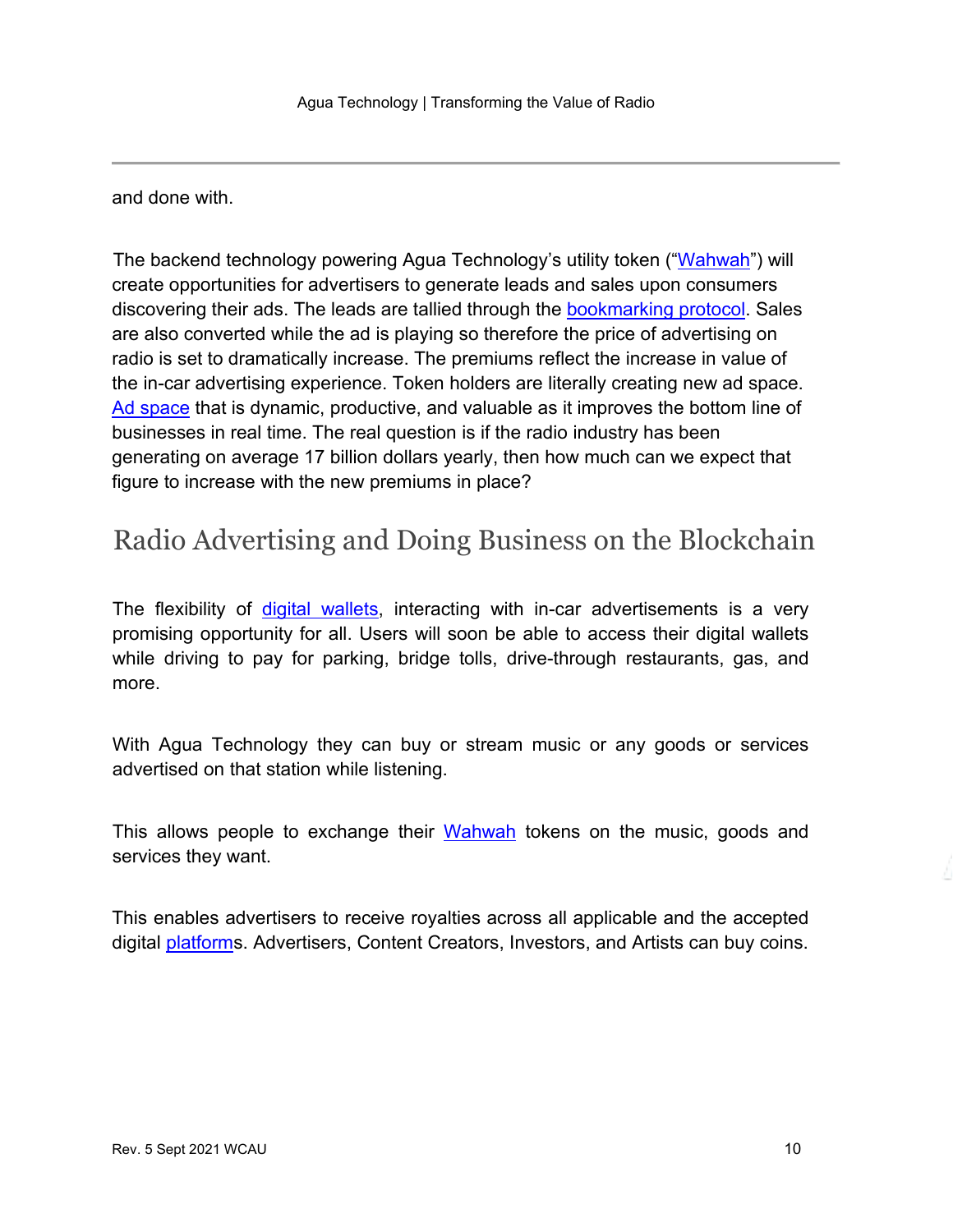## <span id="page-10-0"></span>**5. Token Technology:**

*[Wahwah](https://etherscan.io/token/0x0445174b6fa65df016ac975967148d257598ee9f) tokens are secure, supported by industry best practices and are poised to increase in value exponentially.*

[Wahwah](https://etherscan.io/token/0x0445174b6fa65df016ac975967148d257598ee9f) is an [Ethereum](https://www.coinbase.com/learn/crypto-basics/plp-what-is-ethereum?utm_creative=&cb_device=c&cb_placement=&cb_country=us&cb_city=open&cb_language=en_us&msclkid=8a6b6360607918d608de022eaf7d6a7c&utm_source=bing&utm_medium=cpc&utm_campaign=rt_p_us_w_m_acq_bin_sea_non_Education-Ethereum&utm_term=what%20is%20ethereum&utm_content=what%20is%20ethereum-P) - based utility token securing investment in Agua Technology interactive Ad Space on the [platform.](https://www.educba.com/software-platforms/) [Wahwah](https://etherscan.io/token/0x0445174b6fa65df016ac975967148d257598ee9f) Tokens on the [Ethereum](https://www.coinbase.com/learn/crypto-basics/plp-what-is-ethereum?utm_creative=&cb_device=c&cb_placement=&cb_country=us&cb_city=open&cb_language=en_us&msclkid=8a6b6360607918d608de022eaf7d6a7c&utm_source=bing&utm_medium=cpc&utm_campaign=rt_p_us_w_m_acq_bin_sea_non_Education-Ethereum&utm_term=what%20is%20ethereum&utm_content=what%20is%20ethereum-P) blockchain represent spendable, appreciable currency that can be redeemed on Agua's software [platform.](https://www.educba.com/software-platforms/) [Wahwah](https://etherscan.io/token/0x0445174b6fa65df016ac975967148d257598ee9f) Tokens are compatible with Ethereum wallets and any other client or contract that uses the same standards. As the value of Agua Technology increases, so too does the value of tokens.

Tokens can be redeemed on Agua Technology's [platform](https://www.educba.com/software-platforms/) by artists and sellers to pay for advertising/airtime.

The Contract uses source code that allows several advanced functions to enhance use of the utility:

Contract-oriented, high-level language for implementing [smart contracts.](https://decrypt.co/resources/smart-contracts)

[Wahwah](https://etherscan.io/token/0x0445174b6fa65df016ac975967148d257598ee9f) Tokens operate using the **[ERC20](https://erc20.tech/)** standard on the [Ethereum](https://www.coinbase.com/learn/crypto-basics/plp-what-is-ethereum?utm_creative=&cb_device=c&cb_placement=&cb_country=us&cb_city=open&cb_language=en_us&msclkid=8a6b6360607918d608de022eaf7d6a7c&utm_source=bing&utm_medium=cpc&utm_campaign=rt_p_us_w_m_acq_bin_sea_non_Education-Ethereum&utm_term=what%20is%20ethereum&utm_content=what%20is%20ethereum-P) platform and are only distributed by Agua Technology via the *Ethereum* Network to increase the security and value appreciation of each individual token. [Wahwah](https://etherscan.io/token/0x0445174b6fa65df016ac975967148d257598ee9f)

**[ERC20](https://erc20.tech/)** is a technical standard used for smart contracts on the **Ethereum** blockchain for implementing tokens. ERC stands for Ethereum Request for Comment, and 20 is the number that was assigned to this request. The clear majority of tokens issued on the Ethereum blockchain are [ERC20](https://erc20.tech/) compliant.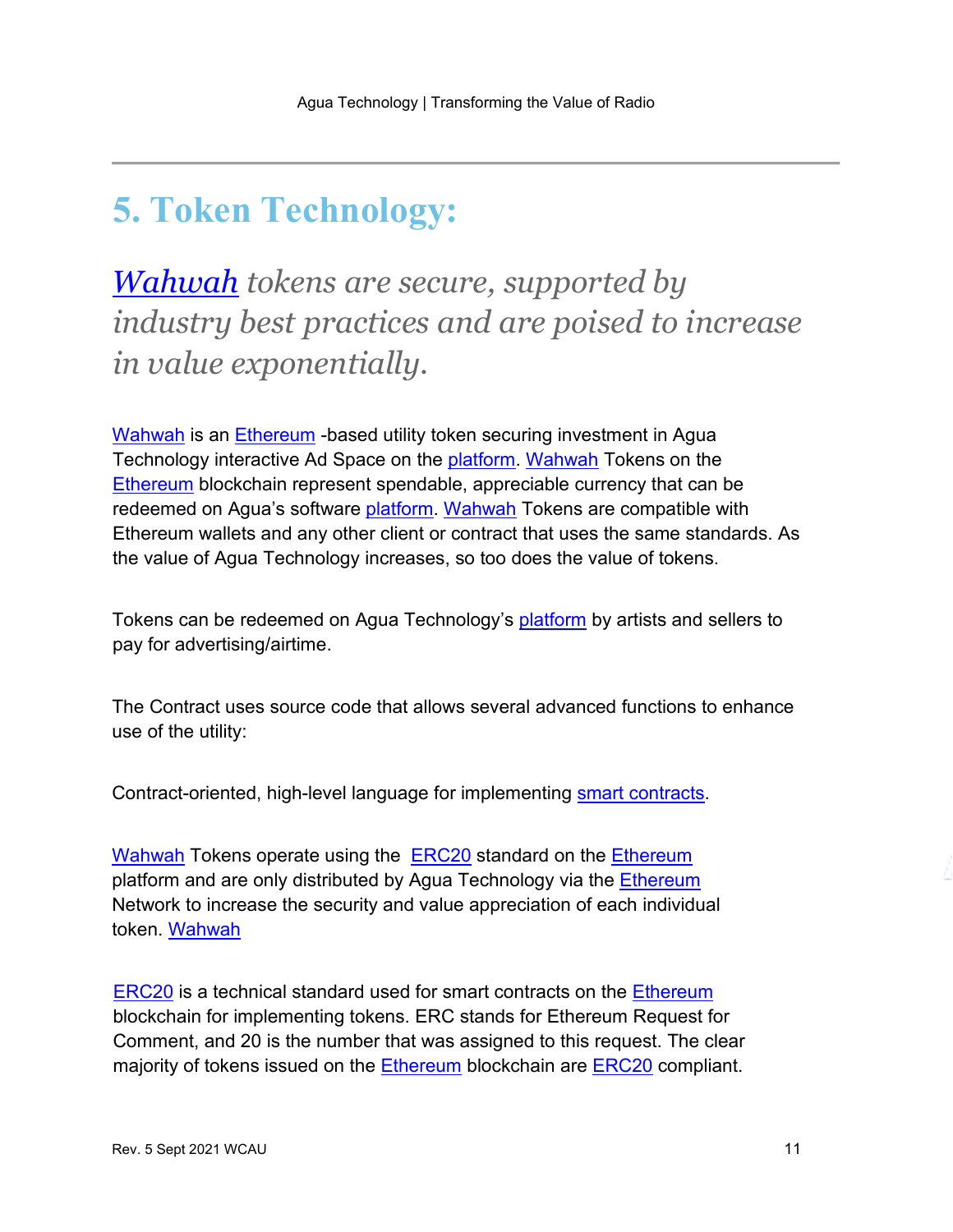[Wahwah](https://etherscan.io/token/0x0445174b6fa65df016ac975967148d257598ee9f) Tokens rely on Ethereum's well-established infrastructure that includes:

- Security
- Solidity
- Official [Ethereum](https://www.coinbase.com/learn/crypto-basics/plp-what-is-ethereum?utm_creative=&cb_device=c&cb_placement=&cb_country=us&cb_city=open&cb_language=en_us&msclkid=8a6b6360607918d608de022eaf7d6a7c&utm_source=bing&utm_medium=cpc&utm_campaign=rt_p_us_w_m_acq_bin_sea_non_Education-Ethereum&utm_term=what%20is%20ethereum&utm_content=what%20is%20ethereum-P) client support
- Transparent, industry-standard currency transfer functionality

[wahwah \(wah\) Token Tracker | Etherscan](https://etherscan.io/token/0x0445174b6fa65df016ac975967148d257598ee9f)

#### <span id="page-11-0"></span>Components

The Agua Token "Wahwah" is an integrated closed system comprising multiple seamless components (see figure 1).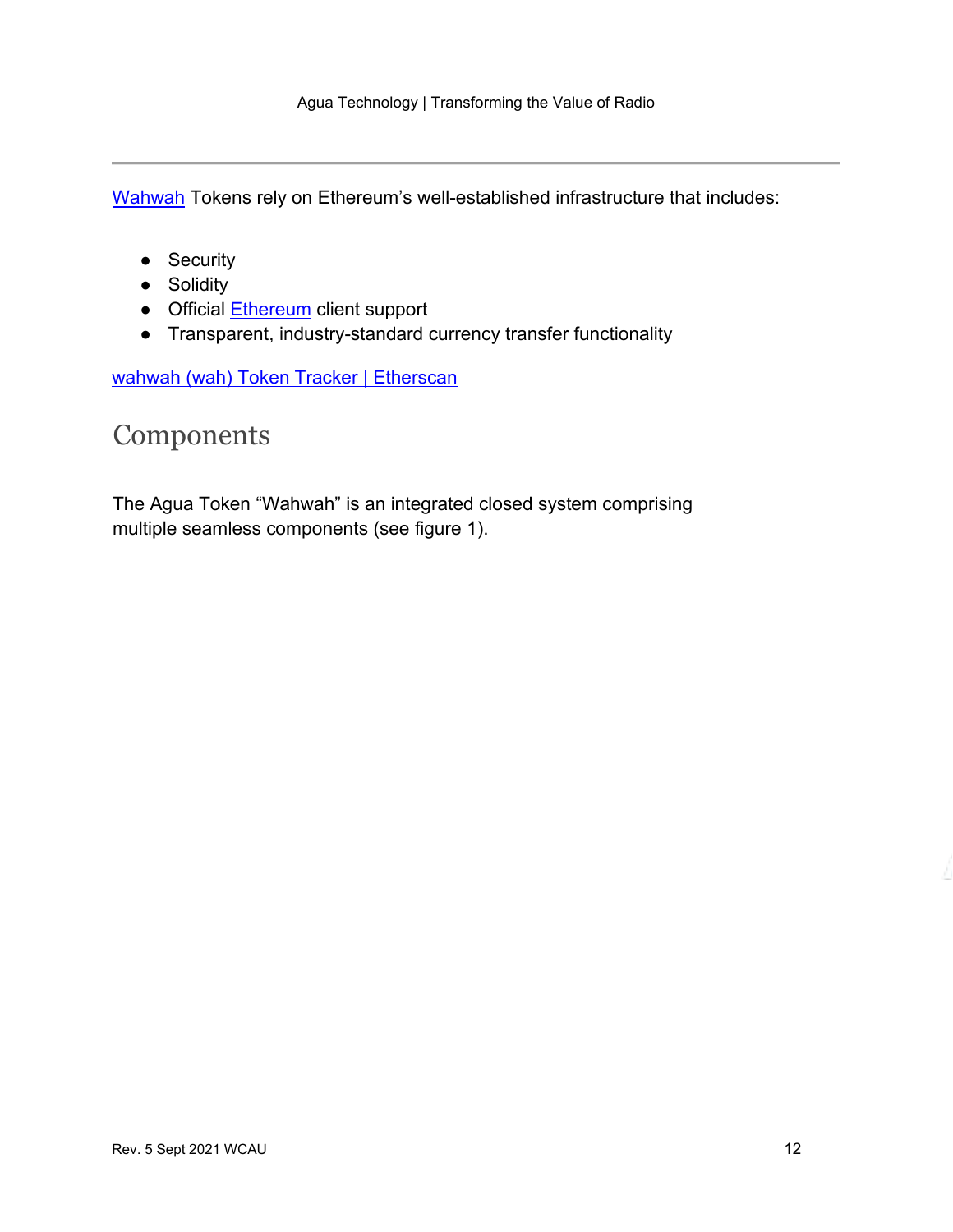

Figure 1

The Agua Technology website displays the current token price as \$2.49 USD as of 17 August, 2021.

Purchasers utilize the Agua Technology software platform on iOS, Android, Mac OS, Windows 10 compatible to request investment transactions such as...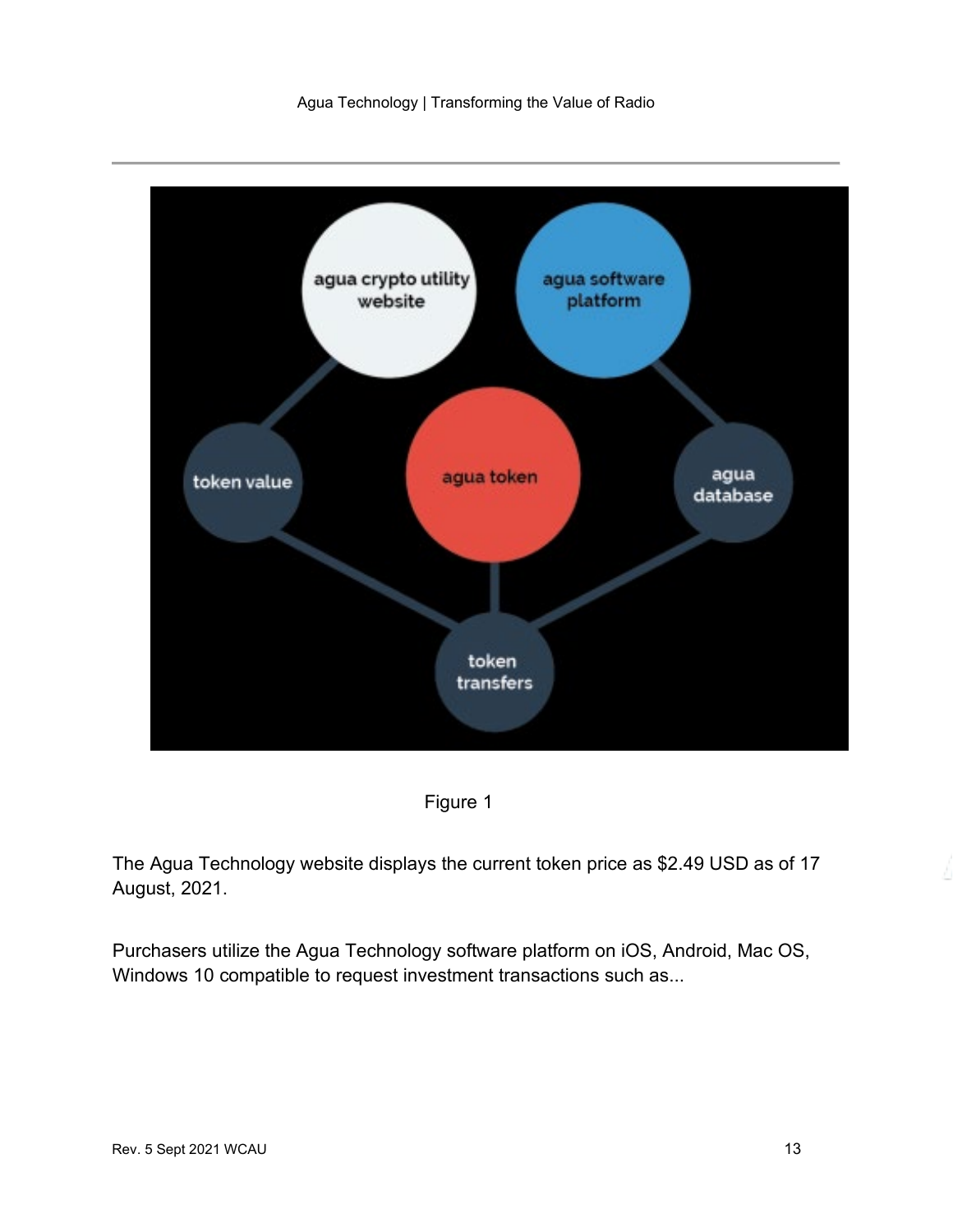### <span id="page-13-0"></span>M.O.D. (Method of Distribution)

Our coin distribution method includes empowering the auto industry, the Music Industry, and the badio broadcasting as early adopters and evangelists for the platform, as well as enabling them to earn royalties on their tokens.

# <span id="page-13-1"></span>**6. Roadmap to Market**

Our priority is getting our utility-based coin to market the better chance we have at overall success with the platform.

The path to market is as follows:

- 1. Road to fundraising
- 2. Accelerated hiring process
- 3. Product demonstration
- 4. Beta test (which will be a profitable beta due to advertising revenue)
- 5. Marketplace

The marketplace in this example consists:

- Auto industry
- Internet of money
- Internet of advertising
- Cloud-based storage and app stores
- Music industry

*This section in particular will continue to be revised. Please continue to check our website for updates to this white paper.*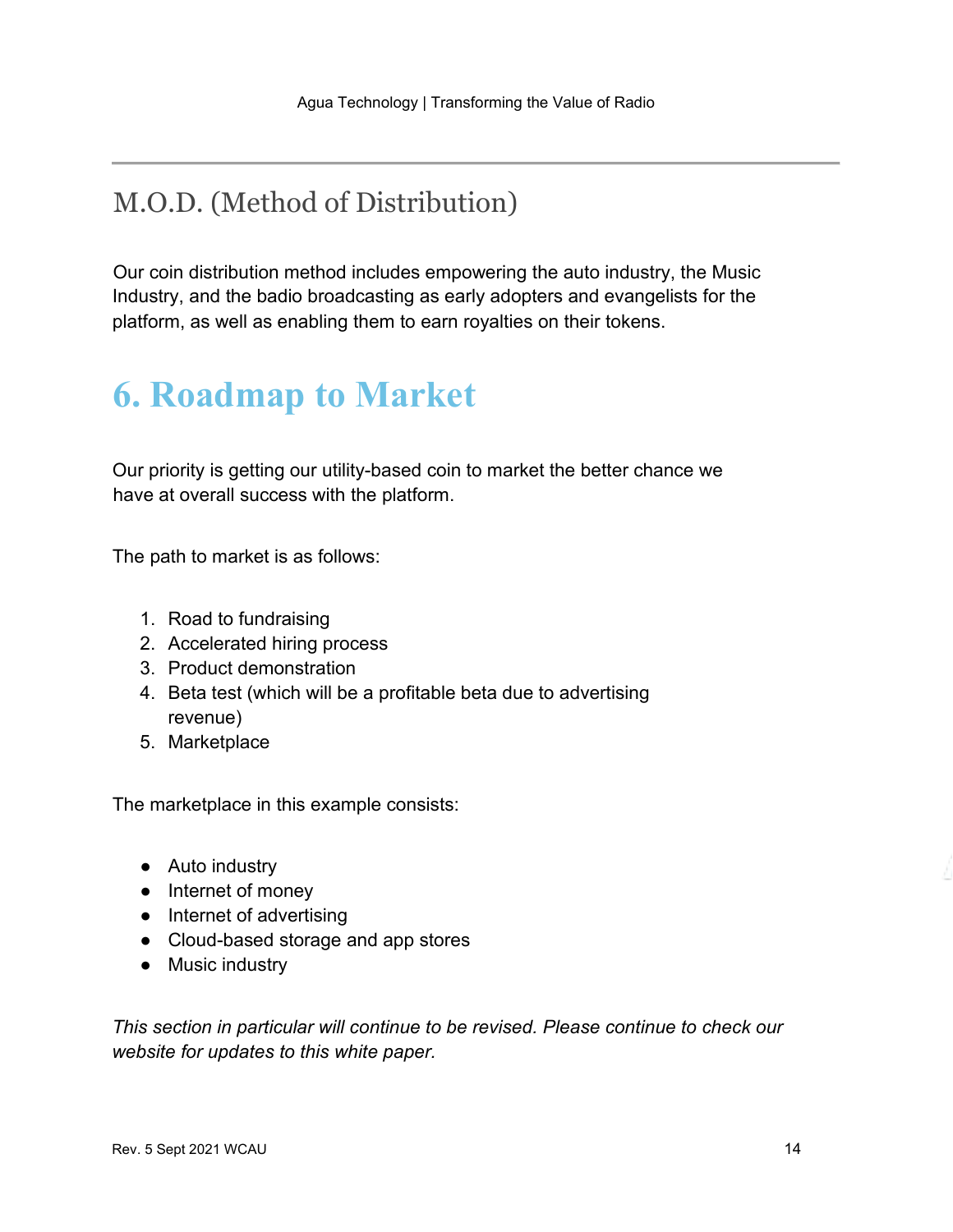# <span id="page-14-0"></span>**7. Agua Technology "Wahwah" Competition**

The competition facing Agua Technology is virtually nonexistent for two reasons:

On the Utility Token side of competition there are a lot of cryptocurrencies out there today. No doubt about that. However, because of the elasticity of our utility, all legally verifiable coins will be accepted on the platform.

The second reason we face no real competition is because of the state of affairs in radio. Due to the downtrend in radio, there is no competition in the market. Nobody in radio is promised tomorrow. Also, every radio station will benefit from this technology. So there is no room in the frame for competition. The frame only entails revenue growth. Oftentimes radio advertisers will take out radio spots on all the stations they can.

# <span id="page-14-1"></span>**8. Five Platforms for Product Rollout -- Message to Market pipeline**

*Agua Technology adds essential unlimited value to industries with well-established marketing capacities that can be utilized to build our brand.*

These aligned industry marketing channels include established publications, web presence, social media, that come with the need for cutting-edge content.

Collaborating with the industries that stand to gain the most will enable Agua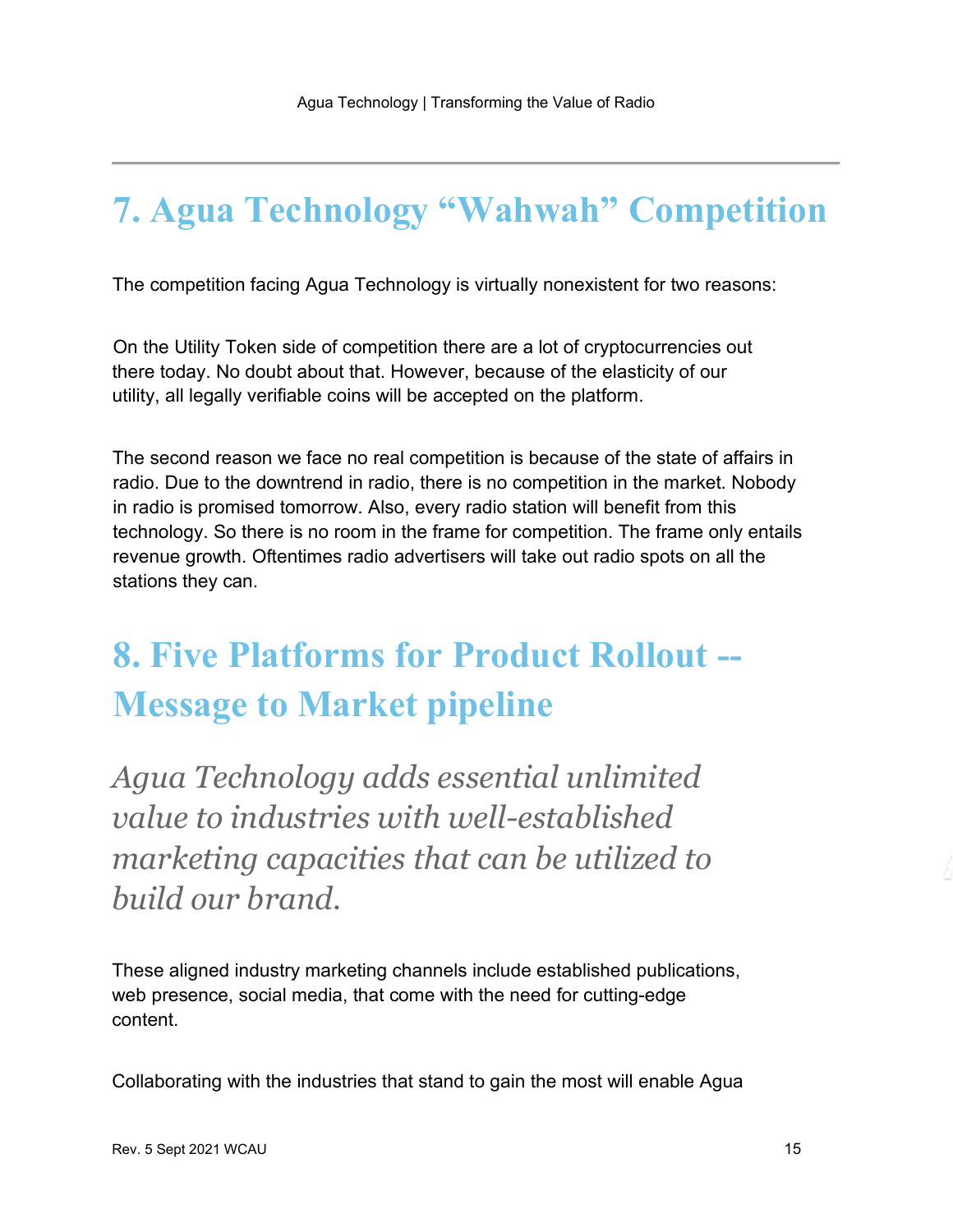Technology to rapidly raise product awareness on a multitude of marketing channels maximizing brand visibility, consumer adoption of our platform, and purchase of the Wahwah token.

### <span id="page-15-0"></span>The Auto Industry

By partnering with Agua Technology, the auto industry stands to gain a royalty in perpetuity from all sales generated from the use of Agua Technology installed in their fleets.

### <span id="page-15-1"></span>The Music Industry

Artists and musicians can streamline album sales, track user engagement, and enable concert merchandise and ticket sales. Record labels can increase overall revenues by not only selling and streaming songs directly from radio at the point of discovery but also as coin owners who lease radio advertising.

### <span id="page-15-2"></span>The Radio Broadcasting Industry

The Radio broadcasting industry can expect to see significant increases in profits not just from selling content directly to consumers but also from an increase in the demand for radio and increased advertising fees.

### <span id="page-15-3"></span>Fin-Tech/Blockchain/Crypto

Agua Technology creates a huge shift in consumer consciousness and facility with cryptocurrency and vastly extends the landscape of where cryptocurrency is used by acting as a point of sale accepting verified currencies for in-car purchases for an almost unlimited array of products and services.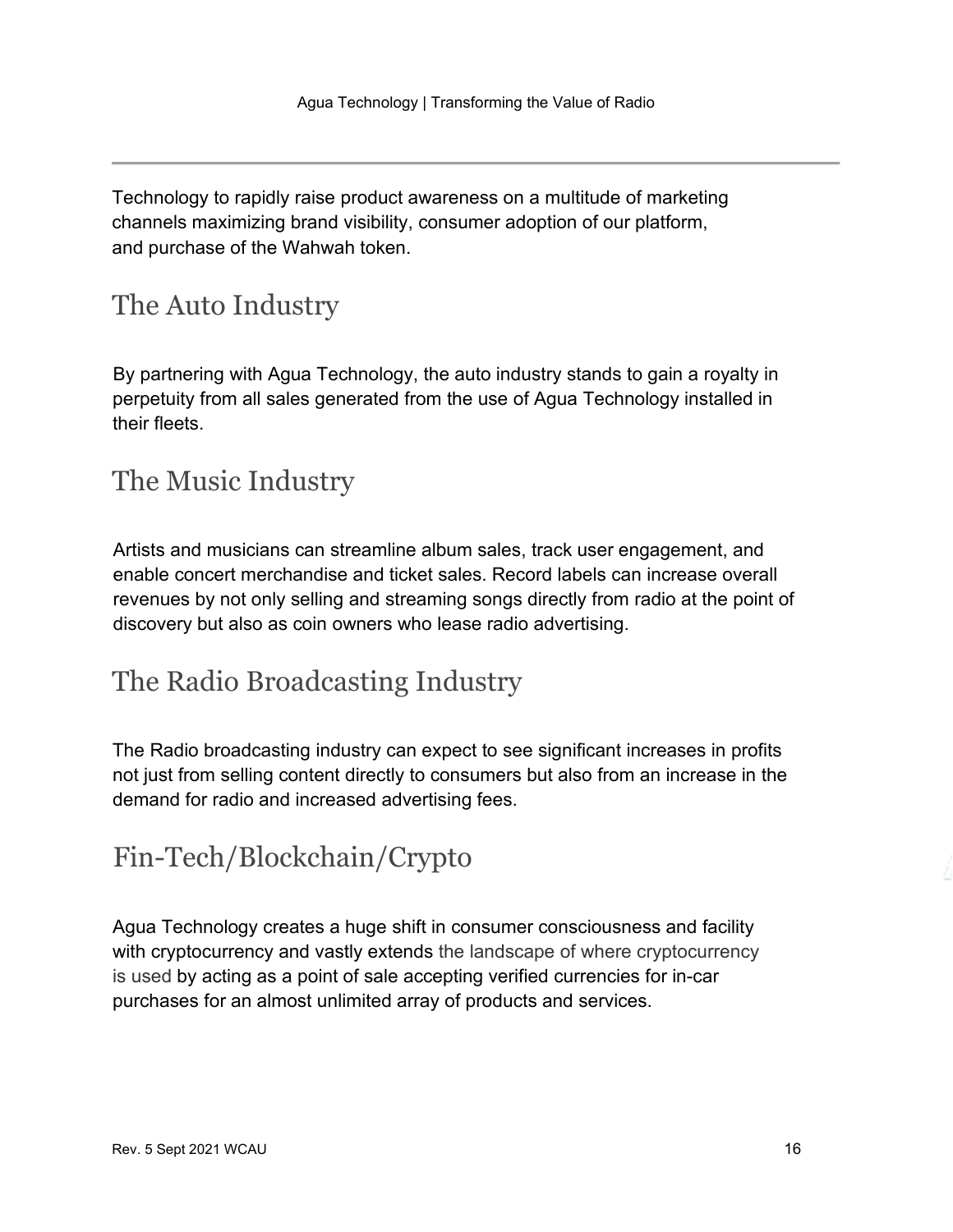### <span id="page-16-0"></span>**9. Easy On-Boarding Process**

Agua Technology is being built with the declaration of easy on-boarding. Easy on-boarding for investors, connectors, radio stations and the auto industry. A well-lubricated on-boarding process is a key component to our speed to market approach to product development.

# <span id="page-16-1"></span>**10. Agua Technology Enables New Players and Broadens Revenue Streams**

The most intriguing part about the Wahwah token (and it's backend technology) is the "parade of new advertisers" that are set to invade the radio advertising space.

99% of musicians and recording artists who stream music from any of the big streaming sites don't earn enough to support their own careers. In other words, streaming music for revenue is simply not sustainable for the great bulk of artists. Until now.

Artists now can take out ads on radio and convert all passive listens to active streams. We can then give these artists data on those streams allowing them to quantify their audience, radically increasing their marketability for getting booked on big festivals. The more festivals these artists play the more merchandise they sell. This will be a real jumping off point for any artist's career, especially independent ones.

The average spot for a commercial ad cost anywhere from \$200-450 dollars for a radio spot . However you can't sell any goods or services from the ad. You can't easily gather convertible leads from the  $ad<sup>6</sup>$  $ad<sup>6</sup>$  $ad<sup>6</sup>$  With Agua Technology you are

<span id="page-16-2"></span><sup>6</sup> https://fitsmallbusiness.com/radio-advertising/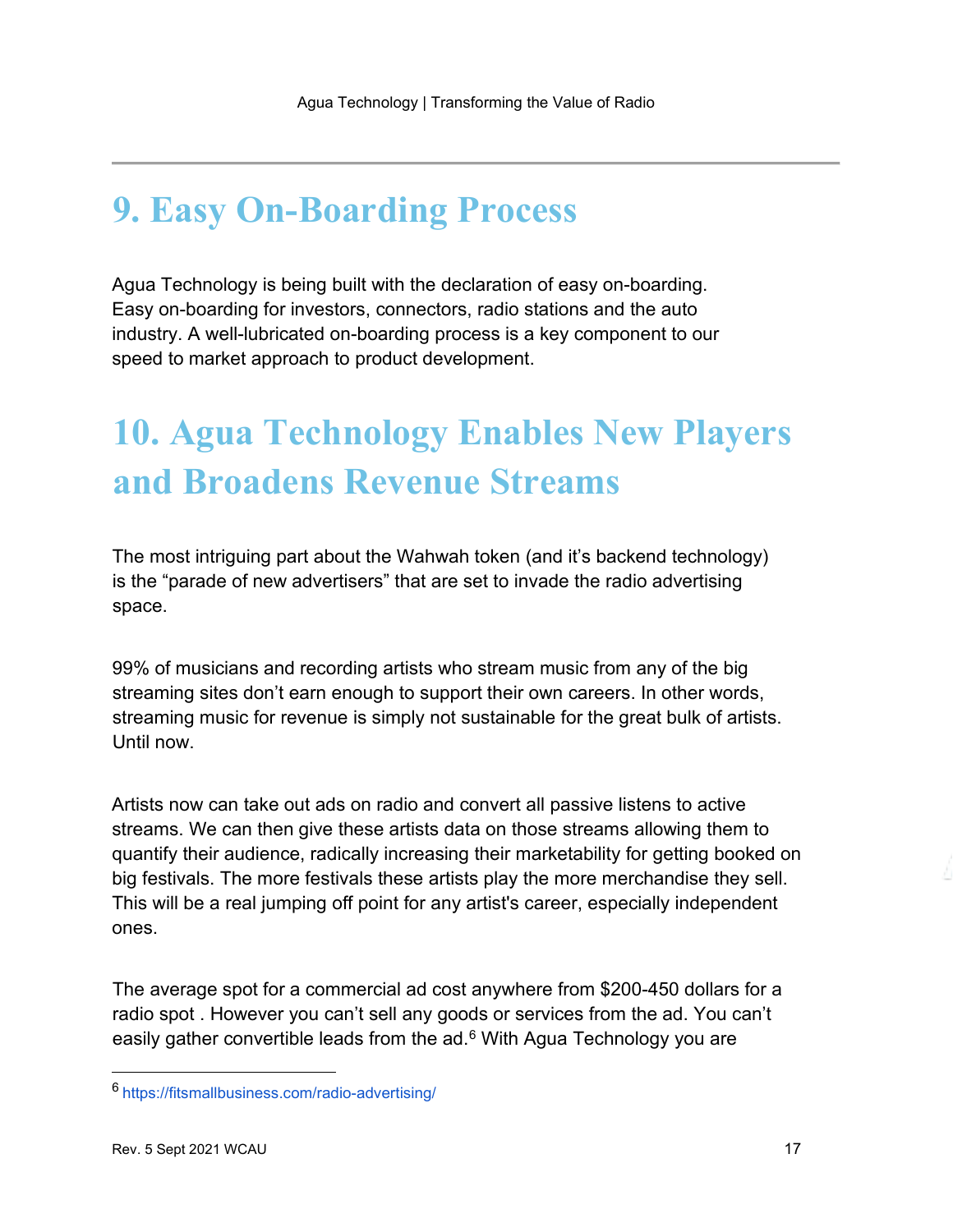enabled to sell and tally leads from all in-car radio interactions, in real time. Also, because we have the above mentioned capabilities we can expect a parade of new advertisers to invade the new ecosystem of advertising driving the price of advertising up significantly.

Here is where the parade of new advertisers come in to make things interesting. Any artists who can't sustain themselves by streaming their music on the big sites can most definitely afford to take out ad space and gain hundreds of thousands of views in seconds. So, the 99% of artists that can't sustain a career from streaming on the big sites, can now take out ad space and generate enough streams to get booked on festivals or to start booking their own shows for more profit. The average independent artist is paying for his or her career out-of-pocket.

Innovation, creativity,

They also don't have millions of dollars in disposable income and the right political connections to get AirPlay. Using Agua Technology, they have the ability to earn more than double that number in one spot. There will be a parade of new advertisers. That is pretty much guaranteed. The price of advertising is going up. Which will be adjusted to the value of the new advertising standard.

### <span id="page-17-0"></span>**11. Who We Are**

### <span id="page-17-1"></span>Key Team Members

- Will Aubrey, Linkedin Linkedin.com/in/will-cunningham-9248aabb
- Asher Underwood, Linkedin Linkedin.com/in/asherunderwood
- Leila Steinberg, Linkedin Linkedin.com/in/leila-steinberg-6a8017b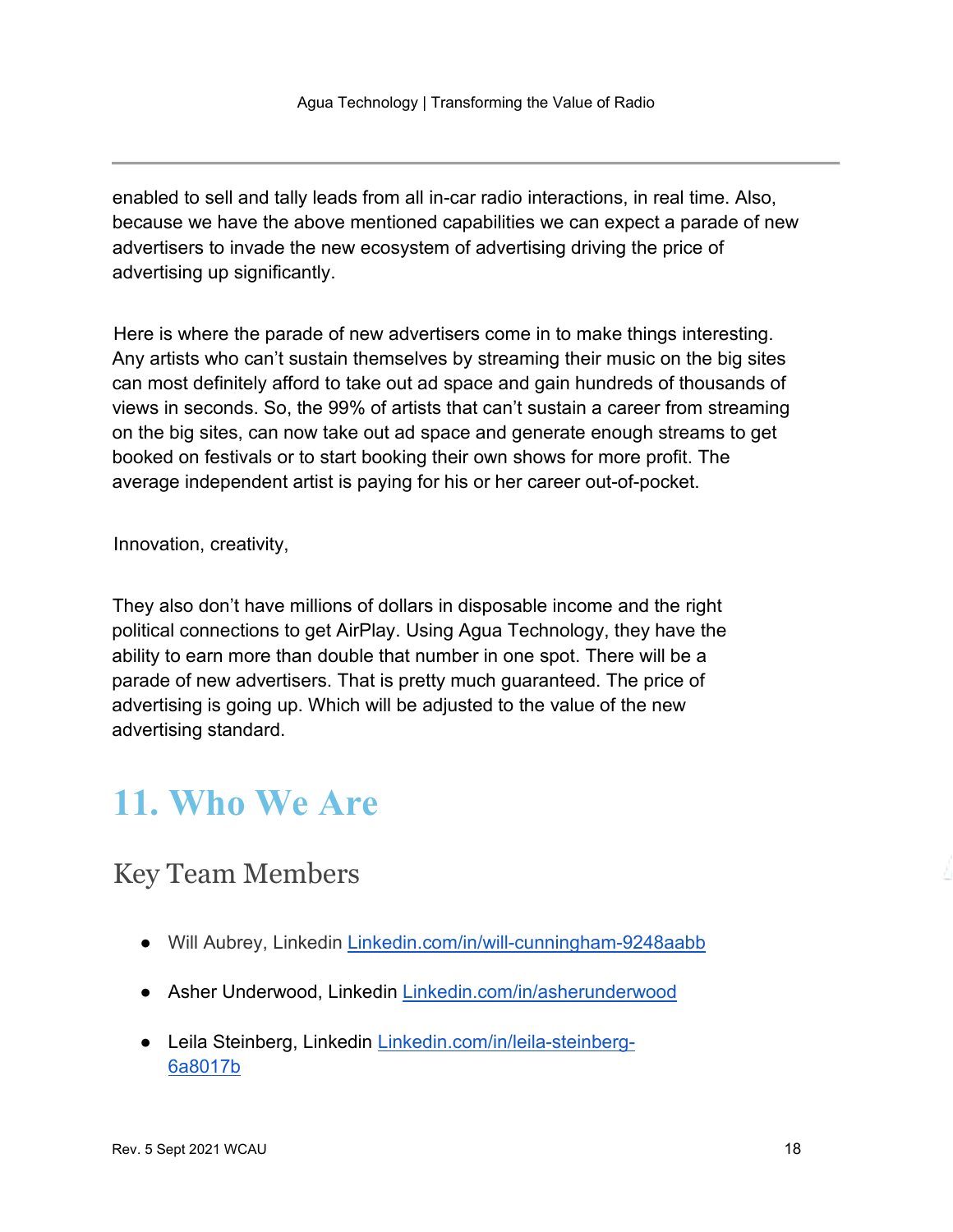- Augustine Wong, Linkedin Linkedin.com/in/augustinus-wong-11621b
- Ron Weisberg, Linkedin Linkedin.com/in/ron-weisberg-3a464620

#### <span id="page-18-0"></span>Advisors:

- Tyler Smith, Linkedin.com/in/tylersmith
- Joe Pollaro, Linkedin.com/in/joepollaro

#### <span id="page-18-1"></span>Development Team:

● Kiwi Technology Kiwitech.com

#### <span id="page-18-2"></span>Token Developer:

● Josh Combs Linkedin.com/in/joshua-combs-16655310b/3

# <span id="page-18-3"></span>**12. Token Launch**

Our goal is to expedite our speed to market.

We have created a pool of 9 billion Wahwah tokens with an opening price of \$2.49 USD

- Maximum financing: TBD
- Minimum financing: TBD